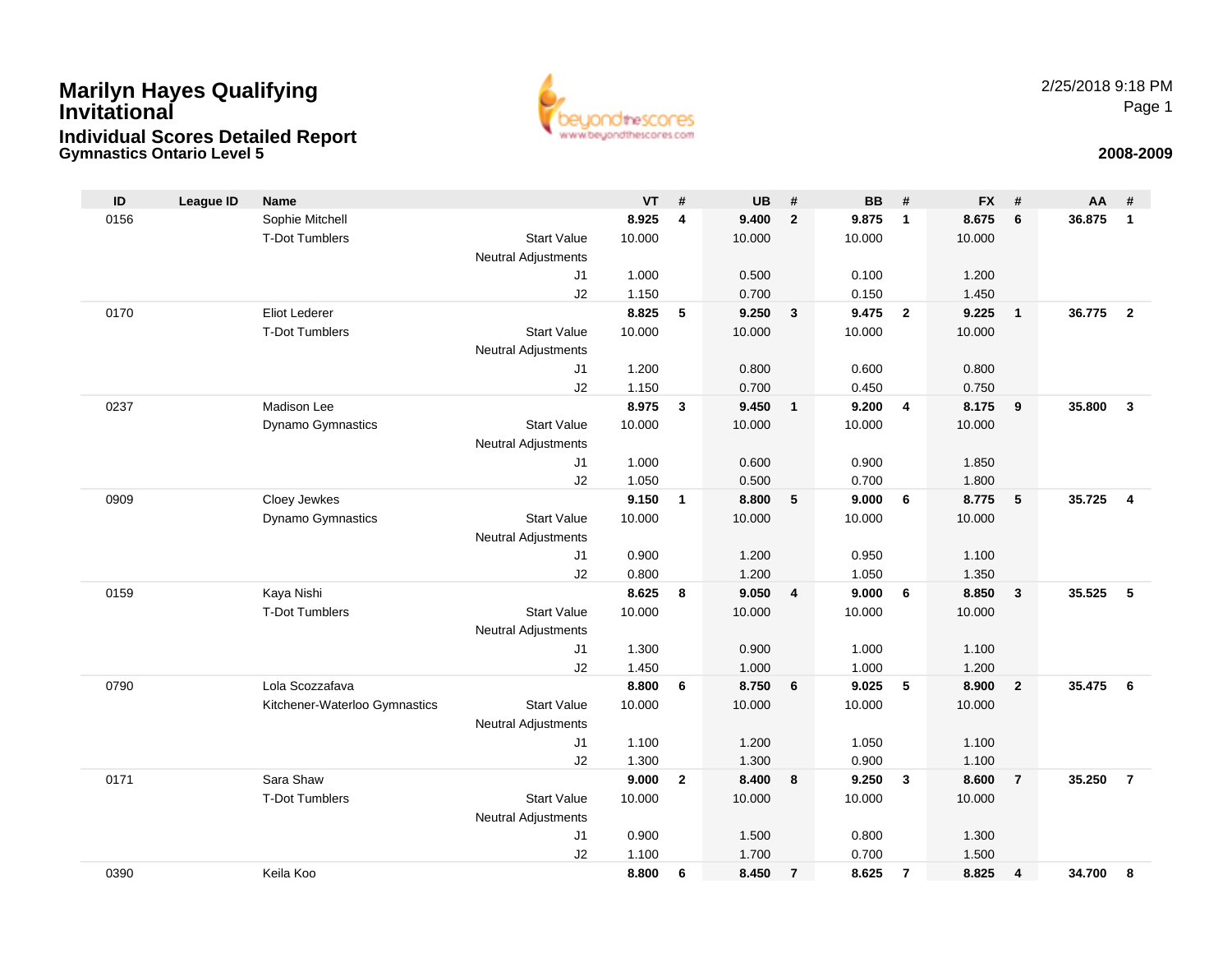## **Marilyn Hayes Qualifying InvitationalIndividual Scores Detailed Report**



2/25/2018 9:18 PM

Page 2

| idividual Scores Detailed Report |                                   |                            | ALLALAM ANTONION POST WEST WEST FOR ALL POWER |   |           |                  |           |         |                         |           |  |
|----------------------------------|-----------------------------------|----------------------------|-----------------------------------------------|---|-----------|------------------|-----------|---------|-------------------------|-----------|--|
|                                  | Oakville Gymnastics Club          | <b>Start Value</b>         | 10.000                                        |   | 10.000    |                  | 10.000    | 10.000  |                         |           |  |
|                                  |                                   | <b>Neutral Adjustments</b> |                                               |   |           |                  |           |         |                         |           |  |
|                                  |                                   | J1                         | 1.100                                         |   | 1.500     |                  | 1.400     | 1.300   |                         |           |  |
|                                  |                                   | J2                         | 1.300                                         |   | 1.600     |                  | 1.350     | 1.050   |                         |           |  |
| 0808                             | Keira Andrews                     |                            | 7.850                                         | 9 | 8.750     | $6\phantom{.0}6$ | 8.500 8   | 8.450 8 |                         | 33.550 9  |  |
|                                  | Kitchener-Waterloo Gymnastics     | <b>Start Value</b>         | 10.000                                        |   | 10.000    |                  | 10.000    | 10.000  |                         |           |  |
|                                  |                                   | <b>Neutral Adjustments</b> |                                               |   |           |                  |           |         |                         |           |  |
|                                  |                                   | J <sub>1</sub>             | 2.300                                         |   | 1.200     |                  | 1.500     | 1.600   |                         |           |  |
|                                  |                                   | J2                         | 2.000                                         |   | 1.300     |                  | 1.500     | 1.500   |                         |           |  |
| 0460                             | Amy Smith                         |                            | 8.725                                         | 7 | $6.150$ 9 |                  | $9.025$ 5 | 8.900   | $\overline{\mathbf{2}}$ | 32.800 10 |  |
|                                  | <b>Infinity Gymnastics Centre</b> | <b>Start Value</b>         | 10.000                                        |   | 10.000    |                  | 10.000    | 10.000  |                         |           |  |
|                                  |                                   | <b>Neutral Adjustments</b> |                                               |   |           |                  |           |         |                         |           |  |
|                                  |                                   | J1                         | 1.400                                         |   | 4.000     |                  | 0.900     | 1.000   |                         |           |  |
|                                  |                                   | J2                         | 1.150                                         |   | 3.700     |                  | 1.050     | 1.200   |                         |           |  |

### **Gymnastics Ontario Level 5**

| ID   | League ID | Name                     |                            | $VT$ # |                | <b>UB</b> | #              | <b>BB</b> | #                       | <b>FX</b> | #                       | AA #   |                |
|------|-----------|--------------------------|----------------------------|--------|----------------|-----------|----------------|-----------|-------------------------|-----------|-------------------------|--------|----------------|
| 0716 |           | Victoria Troia           |                            | 9.650  | 1              | 9.100     | $\overline{4}$ | 9.625     | $\overline{\mathbf{1}}$ | 9.225     | $\overline{2}$          | 37.600 | -1             |
|      |           | Gyros Gymnastics         | <b>Start Value</b>         | 10.000 |                | 10.000    |                | 10.000    |                         | 10.000    |                         |        |                |
|      |           |                          | <b>Neutral Adjustments</b> |        |                |           |                |           |                         |           |                         |        |                |
|      |           |                          | J <sub>1</sub>             | 0.350  |                | 0.800     |                | 0.350     |                         | 0.700     |                         |        |                |
|      |           |                          | J2                         | 0.350  |                | 1.000     |                | 0.400     |                         | 0.850     |                         |        |                |
| 0701 |           | Izzy Galansky            |                            | 9.450  | $\overline{2}$ | 9.450     | $\mathbf{1}$   | 9.200     | 4                       | 8.775     | -4                      | 36.875 | $\overline{2}$ |
|      |           | Gyros Gymnastics         | <b>Start Value</b>         | 10.000 |                | 10.000    |                | 10.000    |                         | 10.000    |                         |        |                |
|      |           |                          | Neutral Adjustments        |        |                |           |                |           |                         |           |                         |        |                |
|      |           |                          | J <sub>1</sub>             | 0.550  |                | 0.500     |                | 0.750     |                         | 1.350     |                         |        |                |
|      |           |                          | J2                         | 0.550  |                | 0.600     |                | 0.850     |                         | 1.100     |                         |        |                |
| 0240 |           | Paige Mantha             |                            | 9.325  | 4              | 8.900     | 5              | 9.325     | 3                       | 9.050     | 3                       | 36.600 | 3              |
|      |           | <b>Dynamo Gymnastics</b> | <b>Start Value</b>         | 10.000 |                | 10.000    |                | 10.000    |                         | 10.000    |                         |        |                |
|      |           |                          | Neutral Adjustments        |        |                |           |                |           |                         |           |                         |        |                |
|      |           |                          | J1                         | 0.600  |                | 1.200     |                | 0.550     |                         | 0.950     |                         |        |                |
|      |           |                          | J <sub>2</sub>             | 0.750  |                | 1.000     |                | 0.800     |                         | 0.950     |                         |        |                |
| 0392 |           | Emma Zhang               |                            | 9.350  | 3              | 8.650     | $\overline{7}$ | 9.325     | 3                       | 9.250     | $\overline{\mathbf{1}}$ | 36.575 | $\overline{4}$ |
|      |           | Oakville Gymnastics Club | <b>Start Value</b>         | 10.000 |                | 10.000    |                | 10.000    |                         | 10.000    |                         |        |                |
|      |           |                          | <b>Neutral Adjustments</b> |        |                |           |                |           |                         |           |                         |        |                |
|      |           |                          | J1                         | 0.600  |                | 1.500     |                | 0.800     |                         | 0.650     |                         |        |                |
|      |           |                          | J <sub>2</sub>             | 0.700  |                | 1.200     |                | 0.550     |                         | 0.850     |                         |        |                |
| 0169 |           | Marlee Lutterman         |                            | 8.775  | $\overline{7}$ | 9.300     | $\mathbf{3}$   | 9.475     | $\overline{2}$          | 8.650     | 5                       | 36.200 | 5              |

**<sup>2007</sup>**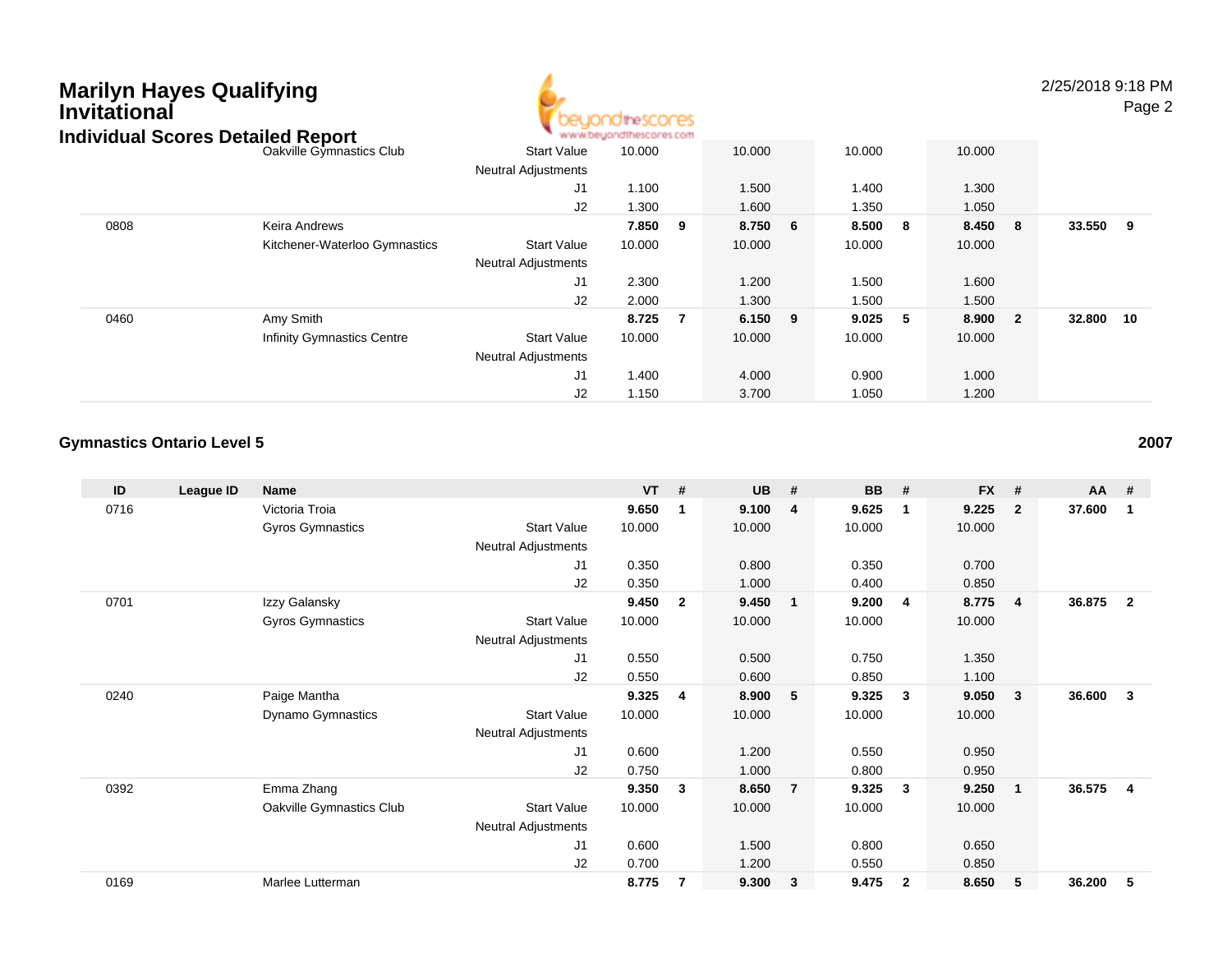| <b>Marilyn Hayes Qualifying</b><br><b>Invitational</b> | <b>Individual Scores Detailed Report</b> |                                                  |        |     |        |                |        |     |        |                | 2/25/2018 9:18 PM | Page 3         |
|--------------------------------------------------------|------------------------------------------|--------------------------------------------------|--------|-----|--------|----------------|--------|-----|--------|----------------|-------------------|----------------|
|                                                        | <b>T-Dot Tumblers</b>                    | <b>Start Value</b><br><b>Neutral Adjustments</b> | 10.000 |     | 10.000 |                | 10.000 |     | 10.000 |                |                   |                |
|                                                        |                                          | J <sub>1</sub>                                   | 1.200  |     | 0.600  |                | 0.600  |     | 1.300  |                |                   |                |
|                                                        |                                          | J2                                               | 1.250  |     | 0.800  |                | 0.450  |     | 1.400  |                |                   |                |
| 0718                                                   | Jamie Wagman                             |                                                  | 9.100  | - 5 | 8.750  | 6              | 9.075  | 5   | 8.400  | $\overline{7}$ | 35.325            | - 6            |
|                                                        | <b>Gyros Gymnastics</b>                  | <b>Start Value</b><br><b>Neutral Adjustments</b> | 10.000 |     | 10.000 |                | 10.000 |     | 10.000 |                |                   |                |
|                                                        |                                          | J <sub>1</sub>                                   | 0.900  |     | 1.150  |                | 0.800  |     | 1.650  |                |                   |                |
|                                                        |                                          | J2                                               | 0.900  |     | 1.350  |                | 1.050  |     | 1.550  |                |                   |                |
| 0714                                                   | Danielle Sugarman                        |                                                  | 8.925  | - 6 | 9.400  | $\overline{2}$ | 7.900  | - 6 | 8.500  | 6              | 34.725            | $\overline{7}$ |
|                                                        | <b>Gyros Gymnastics</b>                  | <b>Start Value</b><br><b>Neutral Adjustments</b> | 10.000 |     | 10.000 |                | 10.000 |     | 10.000 |                |                   |                |
|                                                        |                                          | J <sub>1</sub>                                   | 1.100  |     | 0.500  |                | 2.300  |     | 1.500  |                |                   |                |
|                                                        |                                          | J <sub>2</sub>                                   | 1.050  |     | 0.700  |                | 1.900  |     | 1.500  |                |                   |                |

### **Gymnastics Ontario Level 5**

| ID   | League ID | <b>Name</b>                       |                            | <b>VT</b> | #            | <b>UB</b> | #              | <b>BB</b> | #              | <b>FX</b> | #              | AA     | #              |
|------|-----------|-----------------------------------|----------------------------|-----------|--------------|-----------|----------------|-----------|----------------|-----------|----------------|--------|----------------|
| 0459 |           | Lauren Smith                      |                            | 9.050     | 3            | 9.275     | $\mathbf{1}$   | 9.550     | $\mathbf 1$    | 9.000     | -1             | 36.875 | $\overline{1}$ |
|      |           | <b>Infinity Gymnastics Centre</b> | <b>Start Value</b>         | 10.000    |              | 10.000    |                | 10.000    |                | 10.000    |                |        |                |
|      |           |                                   | <b>Neutral Adjustments</b> |           |              |           |                |           |                |           |                |        |                |
|      |           |                                   | J1                         | 1.000     |              | 0.800     |                | 0.400     |                | 0.900     |                |        |                |
|      |           |                                   | J <sub>2</sub>             | 0.900     |              | 0.650     |                | 0.500     |                | 1.100     |                |        |                |
| 0011 |           | Sofia Bustamante                  |                            | 9.450     | 1            | 8.800     | $\overline{2}$ | 9.525     | $\overline{2}$ | 8.375     | -4             | 36.150 | $\overline{2}$ |
|      |           | Birchmount                        | <b>Start Value</b>         | 10.000    |              | 10.000    |                | 10.000    |                | 10.000    |                |        |                |
|      |           |                                   | <b>Neutral Adjustments</b> |           |              |           |                |           |                |           |                |        |                |
|      |           |                                   | J <sub>1</sub>             | 0.500     |              | 1.300     |                | 0.450     |                | 1.650     |                |        |                |
|      |           |                                   | J <sub>2</sub>             | 0.600     |              | 1.100     |                | 0.500     |                | 1.600     |                |        |                |
| 0814 |           | Caelyn Clark                      |                            | 9.150     | $\mathbf{2}$ | 7.925     | 5              | 8.650     | $\overline{4}$ | 8.425     | - 3            | 34.150 | $\mathbf{3}$   |
|      |           | Vaughan Gymnastics Club           | <b>Start Value</b>         | 10.000    |              | 10.000    |                | 10.000    |                | 10.000    |                |        |                |
|      |           |                                   | <b>Neutral Adjustments</b> |           |              |           |                |           |                |           |                |        |                |
|      |           |                                   | J1                         | 0.900     |              | 2.150     |                | 1.500     |                | 1.600     |                |        |                |
|      |           |                                   | J2                         | 0.800     |              | 2.000     |                | 1.200     |                | 1.550     |                |        |                |
| 0813 |           | Cate Wakabayashi                  |                            | 8.900     | 4            | 8.775     | $\mathbf{3}$   | 7.525     | 5              | 8.700     | $\overline{2}$ | 33.900 | -4             |
|      |           | Vaughan Gymnastics Club           | <b>Start Value</b>         | 10.000    |              | 10.000    |                | 10.000    |                | 10.000    |                |        |                |
|      |           |                                   | <b>Neutral Adjustments</b> |           |              |           |                |           |                |           |                |        |                |
|      |           |                                   | J <sub>1</sub>             | 1.200     |              | 1.350     |                | 2.550     |                | 1.200     |                |        |                |
|      |           |                                   | J <sub>2</sub>             | 1.000     |              | 1.100     |                | 2.400     |                | 1.400     |                |        |                |
| 0472 |           | Julieana Herrera                  |                            | 8.475     | 5            | 8.000     | 4              | 8.750     | 3              | 8.425     | 3              | 33.650 | 5              |

**<sup>2005</sup>**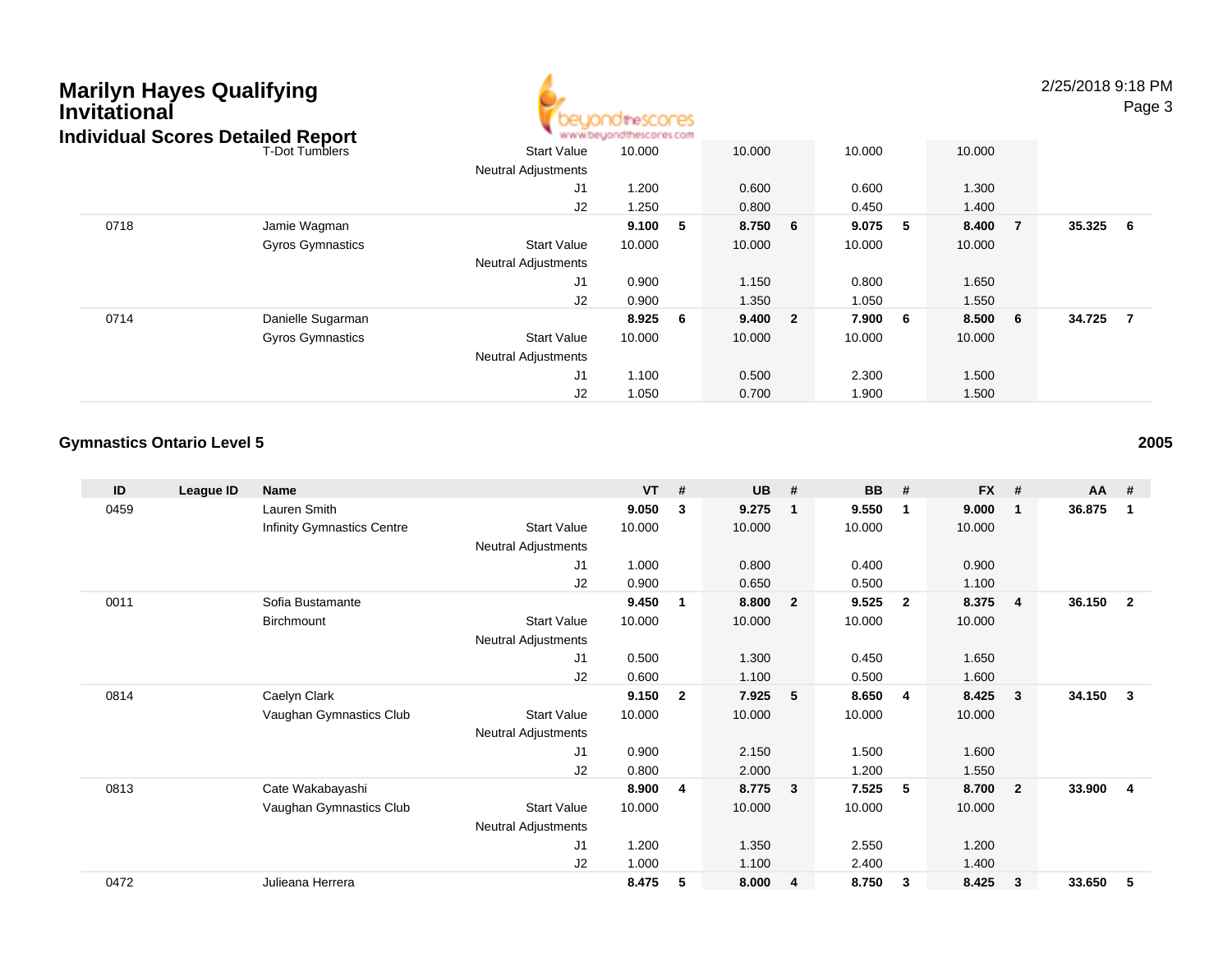# **Marilyn Hayes Qualifying Invitational Individual Scores Detailed Report**



#### 2/25/2018 9:18 PMPage 4

| Individual Scores Detailed Report |                            | www.beuondthescores.com |        |        |        |
|-----------------------------------|----------------------------|-------------------------|--------|--------|--------|
| Infinity Gymnastics Centre        | <b>Start Value</b>         | 10.000                  | 10.000 | 10.000 | 10.000 |
|                                   | <b>Neutral Adjustments</b> |                         |        |        |        |
|                                   |                            | .600                    | 2.000  | .350   | .700   |
|                                   |                            | .450                    | 2.000  | .150   | .450   |

### **Gymnastics Ontario Level 5**

**2003-2004**

| ID   | <b>League ID</b> | <b>Name</b>                   |                            | <b>VT</b> | #              | <b>UB</b> | #                       | <b>BB</b> | #              | <b>FX</b> | #              | AA     | #                       |
|------|------------------|-------------------------------|----------------------------|-----------|----------------|-----------|-------------------------|-----------|----------------|-----------|----------------|--------|-------------------------|
| 0812 |                  | Mackenzie Cameron             |                            | 9.575     | $\mathbf{1}$   | 9.625     | $\mathbf{1}$            | 9.450     | $\overline{2}$ | 8.875     | 3              | 37.525 | $\mathbf{1}$            |
|      |                  | Kitchener-Waterloo Gymnastics | <b>Start Value</b>         | 10.000    |                | 10.000    |                         | 10.000    |                | 10.000    |                |        |                         |
|      |                  |                               | <b>Neutral Adjustments</b> |           |                |           |                         |           |                |           |                |        |                         |
|      |                  |                               | J1                         | 0.400     |                | 0.350     |                         | 0.600     |                | 1.100     |                |        |                         |
|      |                  |                               | J2                         | 0.450     |                | 0.400     |                         | 0.500     |                | 1.150     |                |        |                         |
| 0290 |                  | Rachel McAslan                |                            | 9.275     | $\overline{7}$ | 9.575     | $\overline{\mathbf{2}}$ | 9.300     | $\overline{4}$ | 9.050     | $\overline{2}$ | 37.200 | $\overline{2}$          |
|      |                  | Galaxy                        | <b>Start Value</b>         | 10.000    |                | 10.000    |                         | 10.000    |                | 10.000    |                |        |                         |
|      |                  |                               | <b>Neutral Adjustments</b> |           |                |           |                         |           |                |           |                |        |                         |
|      |                  |                               | J1                         | 0.650     |                | 0.350     |                         | 0.600     |                | 1.000     |                |        |                         |
|      |                  |                               | J2                         | 0.800     |                | 0.500     |                         | 0.800     |                | 0.900     |                |        |                         |
| 0231 |                  | Kiana Buciurca                |                            | 9.500     | 4              | 8.800     | $\overline{7}$          | 9.175     | 5              | 9.125     | $\overline{1}$ | 36.600 | $\mathbf{3}$            |
|      |                  | Dynamo Gymnastics             | <b>Start Value</b>         | 10.000    |                | 10.000    |                         | 10.000    |                | 10.000    |                |        |                         |
|      |                  |                               | Neutral Adjustments        |           |                |           |                         |           |                |           |                |        |                         |
|      |                  |                               | J1                         | 0.400     |                | 1.300     |                         | 0.750     |                | 0.950     |                |        |                         |
|      |                  |                               | J2                         | 0.600     |                | 1.100     |                         | 0.900     |                | 0.800     |                |        |                         |
| 0284 |                  | Kathleen Robson               |                            | 9.550     | $\overline{2}$ | 9.300     | $\overline{4}$          | 8.650     | 8              | 8.775     | $\overline{4}$ | 36.275 | $\overline{\mathbf{4}}$ |
|      |                  | Galaxy                        | <b>Start Value</b>         | 10.000    |                | 10.000    |                         | 10.000    |                | 10.000    |                |        |                         |
|      |                  |                               | <b>Neutral Adjustments</b> |           |                |           |                         |           |                |           |                |        |                         |
|      |                  |                               | J1                         | 0.400     |                | 0.700     |                         | 1.500     |                | 1.350     |                |        |                         |
|      |                  |                               | J2                         | 0.500     |                | 0.700     |                         | 1.200     |                | 1.100     |                |        |                         |
| 0007 |                  | Dani Sacks                    |                            | 9.100     | 8              | 9.325     | $\mathbf{3}$            | 8.925     | 6              | 8.775     | $\overline{4}$ | 36.125 | 5                       |
|      |                  | Birchmount                    | <b>Start Value</b>         | 10.000    |                | 10.000    |                         | 10.000    |                | 10.000    |                |        |                         |
|      |                  |                               | <b>Neutral Adjustments</b> |           |                |           |                         |           |                |           |                |        |                         |
|      |                  |                               | J1                         | 1.000     |                | 0.750     |                         | 1.150     |                | 1.250     |                |        |                         |
|      |                  |                               | J2                         | 0.800     |                | 0.600     |                         | 1.000     |                | 1.200     |                |        |                         |
| 0286 |                  | Emma Wharmby                  |                            | 9.050     | 9              | 9.100     | 5                       | 9.700     | $\overline{1}$ | 8.225     | $\overline{7}$ | 36.075 | 6                       |
|      |                  | Galaxy                        | <b>Start Value</b>         | 10.000    |                | 10.000    |                         | 10.000    |                | 10.000    |                |        |                         |
|      |                  |                               | <b>Neutral Adjustments</b> |           |                |           |                         |           |                |           |                |        |                         |
|      |                  |                               | J1                         | 1.000     |                | 1.000     |                         | 0.200     |                | 1.900     |                |        |                         |
|      |                  |                               | J2                         | 0.900     |                | 0.800     |                         | 0.400     |                | 1.650     |                |        |                         |
| 0285 |                  | Tashai Gardner                |                            | 9.525     | 3              | 8.500     | 8                       | 9.350     | 3              | 8.575     | 5              | 35.950 | $\overline{7}$          |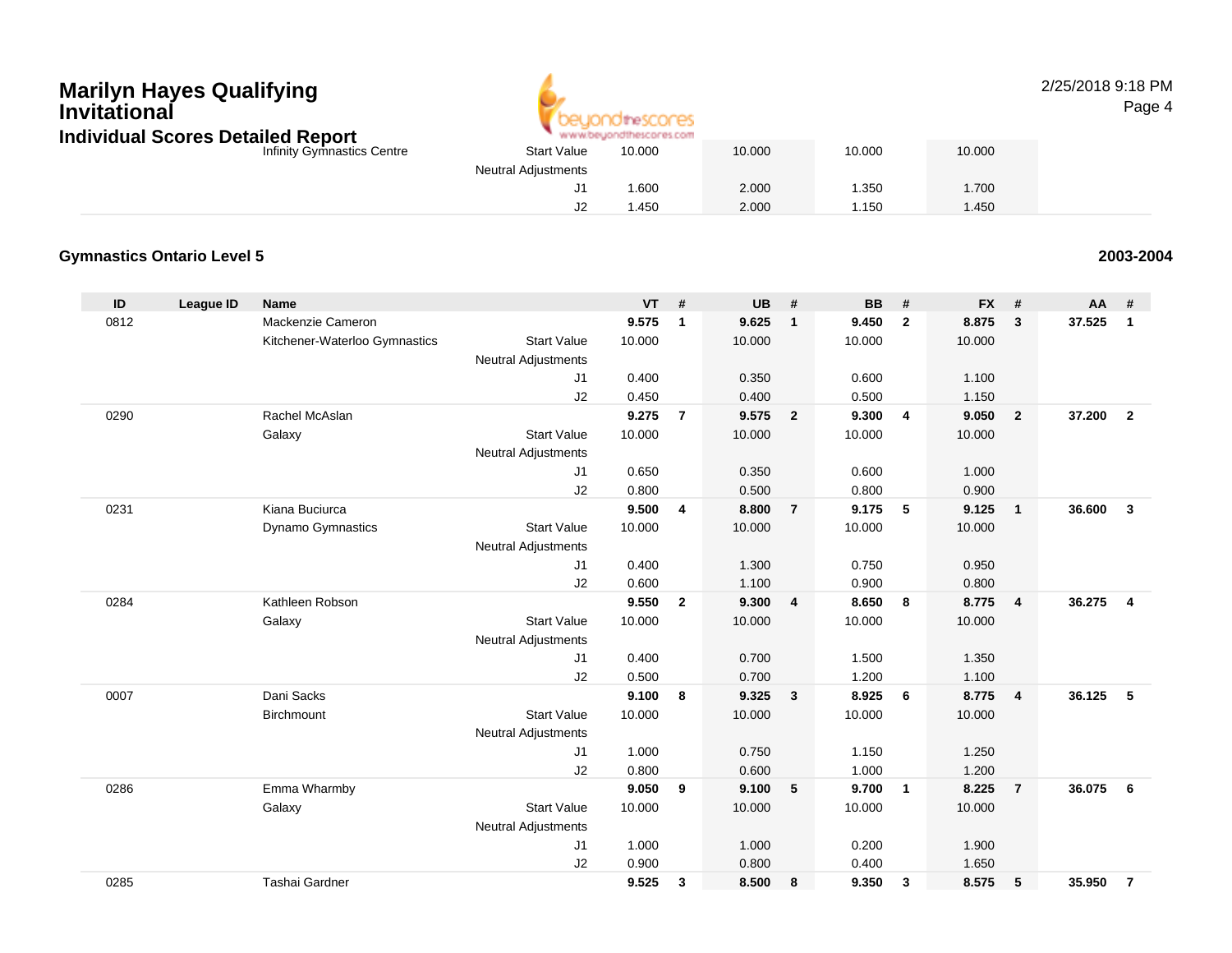| <b>Marilyn Hayes Qualifying</b><br><b>Invitational</b> | <b>Individual Scores Detailed Report</b> |                            | heSCONES |     |        |                |        |     |        |   | 2/25/2018 9:18 PM | Page 5         |
|--------------------------------------------------------|------------------------------------------|----------------------------|----------|-----|--------|----------------|--------|-----|--------|---|-------------------|----------------|
|                                                        | Galaxy                                   | <b>Start Value</b>         | 10.000   |     | 10.000 |                | 10.000 |     | 10.000 |   |                   |                |
|                                                        |                                          | <b>Neutral Adjustments</b> |          |     |        |                |        |     |        |   |                   |                |
|                                                        |                                          | J1                         | 0.500    |     | 1.600  |                | 0.700  |     | 1.500  |   |                   |                |
|                                                        |                                          | J2                         | 0.450    |     | 1.400  |                | 0.600  |     | 1.350  |   |                   |                |
| 0051                                                   | <b>Phelan Deneault</b>                   |                            | 9.375    | - 5 | 8.850  | 6              | 8.750  | -7  | 8.275  | 6 | 35.250            | 8 <sup>1</sup> |
|                                                        | <b>Birchmount</b>                        | <b>Start Value</b>         | 10.000   |     | 10.000 |                | 10.000 |     | 10.000 |   |                   |                |
|                                                        |                                          | <b>Neutral Adjustments</b> |          |     |        |                |        |     |        |   |                   |                |
|                                                        |                                          | J <sub>1</sub>             | 0.650    |     | 1.300  |                | 1.150  |     | 1.650  |   |                   |                |
|                                                        |                                          | J2                         | 0.600    |     | 1.000  |                | 1.350  |     | 1.800  |   |                   |                |
| 0010                                                   | Abby Samuel                              |                            | 9.350    | - 6 | 8.800  | $\overline{7}$ | 8.575  | - 9 | 8.150  | 8 | 34.875            | - 9            |
|                                                        | Birchmount                               | <b>Start Value</b>         | 10.000   |     | 10.000 |                | 10.000 |     | 10.000 |   |                   |                |
|                                                        |                                          | Neutral Adjustments        |          |     |        |                |        |     |        |   |                   |                |
|                                                        |                                          | J <sub>1</sub>             | 0.700    |     | 1.350  |                | 1.500  |     | 1.850  |   |                   |                |
|                                                        |                                          | J <sub>2</sub>             | 0.600    |     | 1.050  |                | 1.350  |     | 1.850  |   |                   |                |

A

#### **Gymnastics Ontario Level 52006 A**

| ID   | League ID | <b>Name</b>              |                            | <b>VT</b> | #            | <b>UB</b> | #              | <b>BB</b> | #              | <b>FX</b> | #                       | AA     | #                       |
|------|-----------|--------------------------|----------------------------|-----------|--------------|-----------|----------------|-----------|----------------|-----------|-------------------------|--------|-------------------------|
| 0229 |           | Jenna Babulic            |                            | 9.450     | 1            | 9.475     | $\mathbf 1$    | 9.125     | 3              | 9.275     | $\overline{\mathbf{1}}$ | 37.325 | $\overline{\mathbf{1}}$ |
|      |           | Dynamo Gymnastics        | <b>Start Value</b>         | 10.000    |              | 10.000    |                | 10.000    |                | 10.000    |                         |        |                         |
|      |           |                          | <b>Neutral Adjustments</b> |           |              |           |                |           |                |           |                         |        |                         |
|      |           |                          | J1                         | 0.500     |              | 0.550     |                | 0.950     |                | 0.750     |                         |        |                         |
|      |           |                          | J2                         | 0.600     |              | 0.500     |                | 0.800     |                | 0.700     |                         |        |                         |
| 0945 |           | Avery Wolfe-Herman       |                            | 9.300     | 3            | 9.350     | $\overline{2}$ | 9.550     | $\mathbf{1}$   | 8.650     | $\overline{4}$          | 36.850 | $\overline{\mathbf{2}}$ |
|      |           | <b>Gyros Gymnastics</b>  | <b>Start Value</b>         | 10.000    |              | 10.000    |                | 10.000    |                | 10.000    |                         |        |                         |
|      |           |                          | Neutral Adjustments        |           |              |           |                |           |                |           |                         |        |                         |
|      |           |                          | J <sub>1</sub>             | 0.700     |              | 0.600     |                | 0.400     |                | 1.400     |                         |        |                         |
|      |           |                          | J <sub>2</sub>             | 0.700     |              | 0.700     |                | 0.500     |                | 1.300     |                         |        |                         |
| 0283 |           | <b>Emilie Carriere</b>   |                            | 9.225     | 5            | 9.100     | $\mathbf{3}$   | 9.075     | 4              | 8.750     | $\mathbf{3}$            | 36.150 | $\mathbf{3}$            |
|      |           | Galaxy                   | <b>Start Value</b>         | 10.000    |              | 10.000    |                | 10.000    |                | 10.000    |                         |        |                         |
|      |           |                          | <b>Neutral Adjustments</b> |           |              |           |                |           |                |           |                         |        |                         |
|      |           |                          | J <sub>1</sub>             | 0.700     |              | 0.800     |                | 0.850     |                | 1.200     |                         |        |                         |
|      |           |                          | J2                         | 0.850     |              | 1.000     |                | 1.000     |                | 1.300     |                         |        |                         |
| 0391 |           | Emilie Spooner-D'Souza   |                            | 9.250     | 4            | 8.800     | 4              | 9.225     | $\overline{2}$ | 8.800     | $\overline{\mathbf{2}}$ | 36.075 | $\overline{\mathbf{4}}$ |
|      |           | Oakville Gymnastics Club | <b>Start Value</b>         | 10.000    |              | 10.000    |                | 10.000    |                | 10.000    |                         |        |                         |
|      |           |                          | <b>Neutral Adjustments</b> |           |              |           |                |           |                |           |                         |        |                         |
|      |           |                          | J1                         | 0.800     |              | 1.200     |                | 0.800     |                | 1.100     |                         |        |                         |
|      |           |                          | J <sub>2</sub>             | 0.700     |              | 1.200     |                | 0.750     |                | 1.300     |                         |        |                         |
| 0394 |           | Olja Bobic               |                            | 9.400     | $\mathbf{2}$ | 8.700     | 5              | 8.700     | 6              | 8.800     | $\overline{2}$          | 35.600 | -5                      |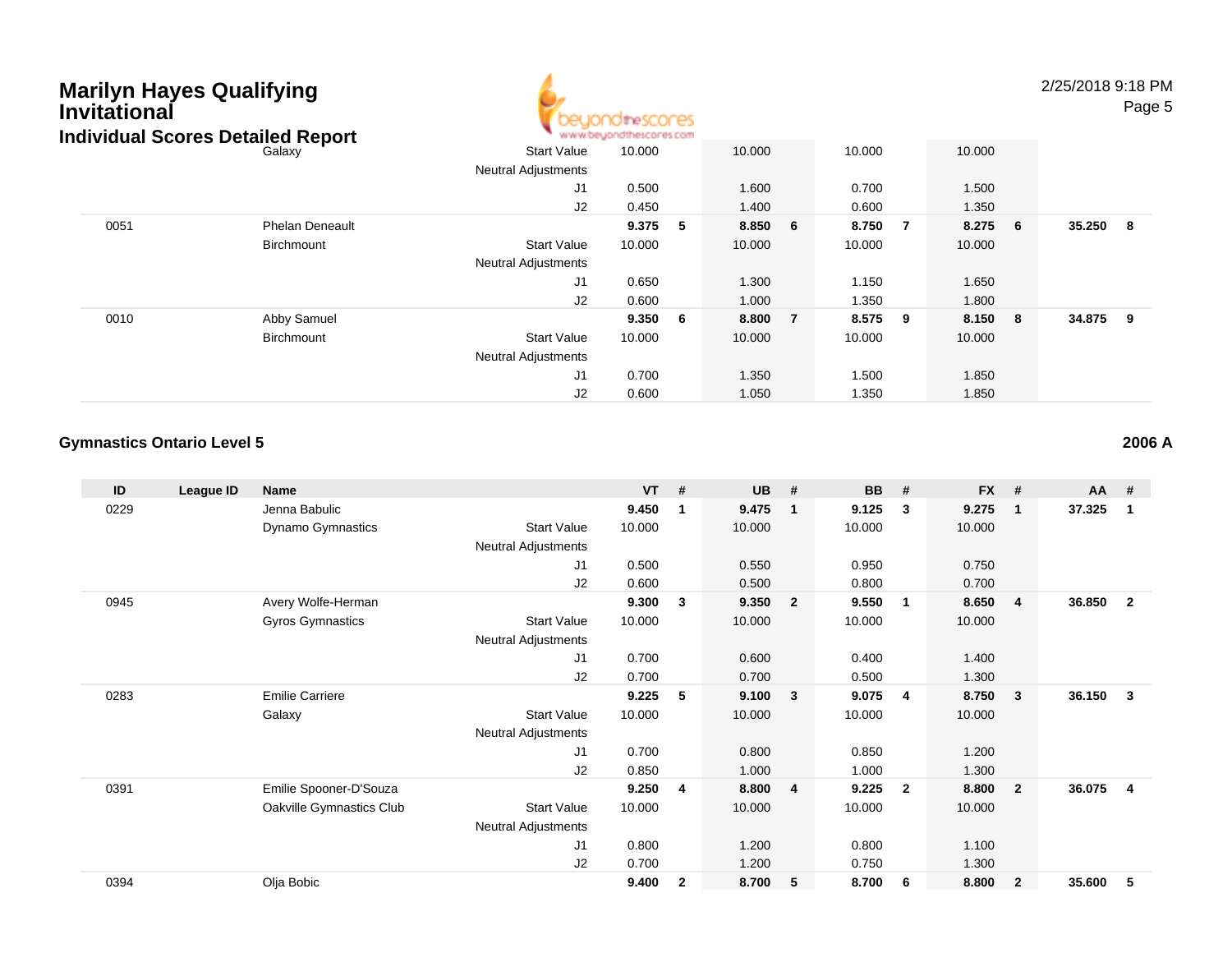## **Marilyn Hayes Qualifying InvitationalIndividual Scores Detailed Report**



2/25/2018 9:18 PMPage 6

| naiviauai Scores Detailea Report |                               |                            | . ALAN AY DRIVOLUDILIAN COLLEX COM |         |         |              |              |
|----------------------------------|-------------------------------|----------------------------|------------------------------------|---------|---------|--------------|--------------|
|                                  | Oakville Gymnastics Club      | <b>Start Value</b>         | 10.000                             | 10.000  | 10.000  | 10.000       |              |
|                                  |                               | <b>Neutral Adjustments</b> |                                    |         |         |              |              |
|                                  |                               | J1                         | 0.600                              | 1.400   | 1.250   | 1.250        |              |
|                                  |                               | J2                         | 0.600                              | 1.200   | 1.350   | 1.150        |              |
| 0811                             | Alyssa Shoemaker              |                            | 8.375<br>-6                        | 7.550 6 | 9.050 5 | 8.325<br>- 5 | 33.300<br>-6 |
|                                  | Kitchener-Waterloo Gymnastics | <b>Start Value</b>         | 10.000                             | 10.000  | 10.000  | 10.000       |              |
|                                  |                               | <b>Neutral Adjustments</b> |                                    |         |         |              |              |
|                                  |                               | J1                         | 1.600                              | 2.500   | 1.100   | 1.750        |              |
|                                  |                               | J2                         | 1.650                              | 2.400   | 0.800   | 1.600        |              |

#### **Gymnastics Ontario Level 5**

| ID   | <b>League ID</b> | <b>Name</b>                     |                            | <b>VT</b> | #              | <b>UB</b> | #                       | <b>BB</b> | #                       | <b>FX</b> | #              | AA     | #              |
|------|------------------|---------------------------------|----------------------------|-----------|----------------|-----------|-------------------------|-----------|-------------------------|-----------|----------------|--------|----------------|
| 0706 |                  | Alexa Kazaz                     |                            | 9.450     | 1              | 8.875     | 5                       | 9.525     | $\mathbf{2}$            | 8.975     | $\mathbf{1}$   | 36.825 | 1              |
|      |                  | Gyros Gymnastics                | <b>Start Value</b>         | 10.000    |                | 10.000    |                         | 10.000    |                         | 10.000    |                |        |                |
|      |                  |                                 | <b>Neutral Adjustments</b> |           |                |           |                         |           |                         |           |                |        |                |
|      |                  |                                 | J1                         | 0.500     |                | 1.050     |                         | 0.500     |                         | 1.000     |                |        |                |
|      |                  |                                 | J2                         | 0.600     |                | 1.200     |                         | 0.450     |                         | 1.050     |                |        |                |
| 0792 |                  | Victoria Bowes                  |                            | 9.100     | $\overline{4}$ | 9.200     | $\overline{\mathbf{3}}$ | 9.650     | $\overline{\mathbf{1}}$ | 8.600     | $\mathbf{3}$   | 36.550 | $\overline{2}$ |
|      |                  | Kitchener-Waterloo Gymnastics   | <b>Start Value</b>         | 10.000    |                | 10.000    |                         | 10.000    |                         | 10.000    |                |        |                |
|      |                  |                                 | <b>Neutral Adjustments</b> |           |                |           |                         |           |                         |           |                |        |                |
|      |                  |                                 | J1                         | 0.800     |                | 0.700     |                         | 0.350     |                         | 1.450     |                |        |                |
|      |                  |                                 | J2                         | 1.000     |                | 0.900     |                         | 0.350     |                         | 1.350     |                |        |                |
| 0134 |                  | Julia McCutcheon                |                            | 9.050     | 5              | 9.450     | $\overline{\mathbf{1}}$ | 9.075     | $\overline{4}$          | 8.600     | $\mathbf{3}$   | 36.175 | $\mathbf{3}$   |
|      |                  | Georgian Bay Phoenix Gymnastics | <b>Start Value</b>         | 10.000    |                | 10.000    |                         | 10.000    |                         | 10.000    |                |        |                |
|      |                  |                                 | <b>Neutral Adjustments</b> |           |                |           |                         |           |                         |           |                |        |                |
|      |                  |                                 | J <sub>1</sub>             | 0.950     |                | 0.600     |                         | 1.000     |                         | 1.350     |                |        |                |
|      |                  |                                 | J2                         | 0.950     |                | 0.500     |                         | 0.850     |                         | 1.450     |                |        |                |
| 0815 |                  | Angelina Karkoutlian            |                            | 9.275     | 3              | 8.600     | 6                       | 9.400     | $\mathbf{3}$            | 8.800     | $\overline{2}$ | 36.075 | 4              |
|      |                  | Vaughan Gymnastics Club         | <b>Start Value</b>         | 10.000    |                | 10.000    |                         | 10.000    |                         | 10.000    |                |        |                |
|      |                  |                                 | <b>Neutral Adjustments</b> |           |                |           |                         |           |                         |           |                |        |                |
|      |                  |                                 | J1                         | 0.800     |                | 1.500     |                         | 0.500     |                         | 1.300     |                |        |                |
|      |                  |                                 | J2                         | 0.650     |                | 1.300     |                         | 0.700     |                         | 1.100     |                |        |                |
| 0050 |                  | Kaitlyn Porembschi              |                            | 9.000     | 6              | 8.950     | $\overline{4}$          | 8.975     | 5                       | 8.500     | $\overline{4}$ | 35.425 | 5              |
|      |                  | <b>Birchmount</b>               | <b>Start Value</b>         | 10.000    |                | 10.000    |                         | 10.000    |                         | 10.000    |                |        |                |
|      |                  |                                 | <b>Neutral Adjustments</b> |           |                |           |                         |           |                         |           |                |        |                |
|      |                  |                                 | J <sub>1</sub>             | 1.000     |                | 1.100     |                         | 0.950     |                         | 1.550     |                |        |                |
|      |                  |                                 | J <sub>2</sub>             | 1.000     |                | 1.000     |                         | 1.100     |                         | 1.450     |                |        |                |
| 0291 |                  | Elizabeth McFarland             |                            | 9.350     | $\mathbf{2}$   | 9.300     | $\overline{2}$          | 8.325     | 6                       | 7.150     | 5              | 34.125 | 6              |

**2006 B**